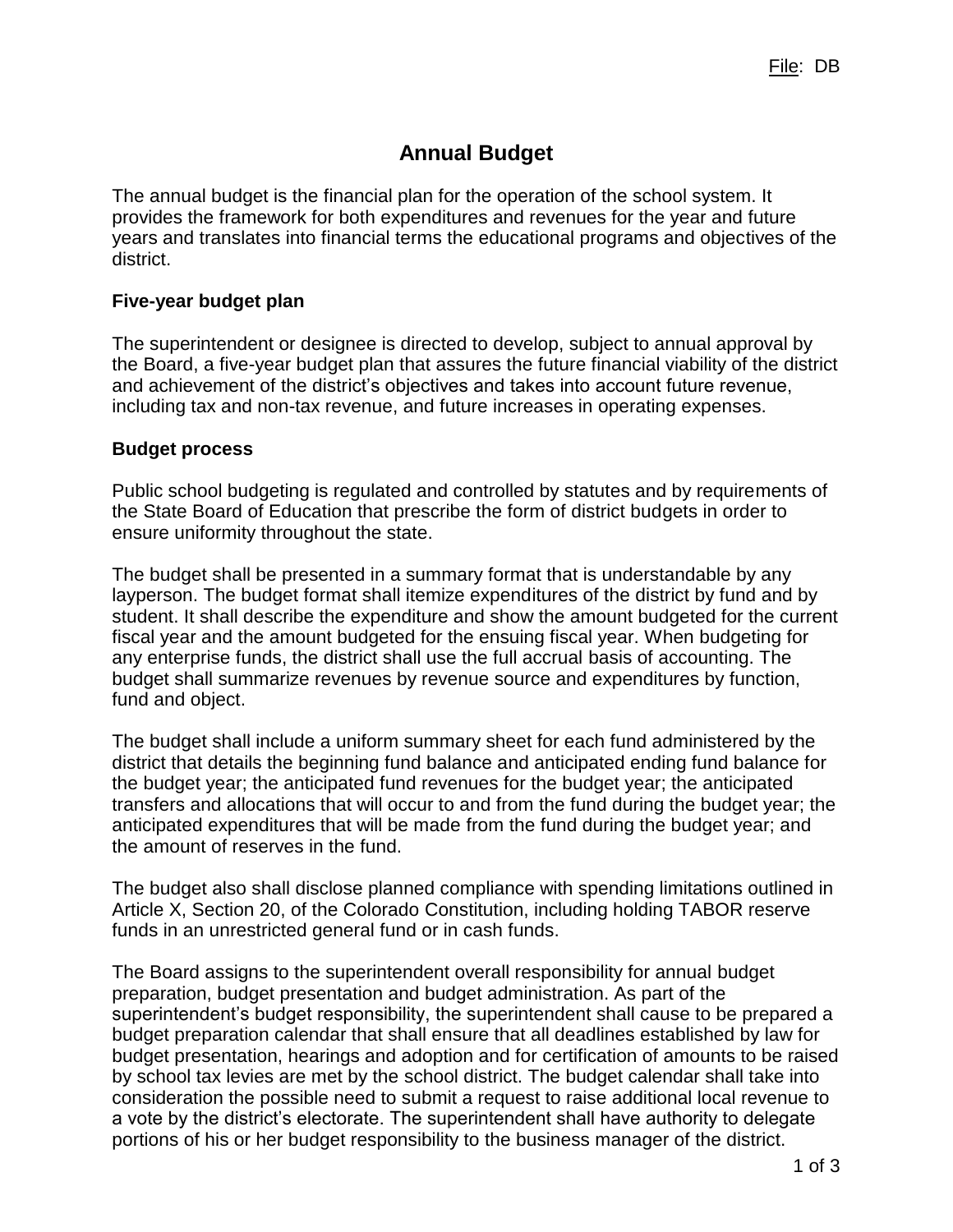The budget prepared and presented by the superintendent shall be consistent with the budget priorities of the Board as established in policy.

## **Operating Reserve**

Maintaining a fiscal year-end fund balance as an operating reserve in the general fund is a beneficial and sound financial management practice. The Board of Education assigns to the superintendent or designee the responsibility of accumulating and maintaining a general fund balance amounting to 2% of the district's current fiscal year adopted budget as an operating reserve. Accumulation of the full 2% general fund balance will be completed by the end of the 2004 fiscal year, unless otherwise approved by the Board. This amount will be in excess of the emergency reserve required by Article X, Section 20 of the Colorado Constitution (TABOR).

The operating reserve is intended to serve as a "rainy day" fund and will be used only for an unexpected loss of revenue or an extraordinary expenditure. Expenditures from this reserve shall be reported to the Board.

If any part of the operating reserve is used in any fiscal year to cover an unexpected loss of revenue or an extraordinary expenditure, funds will be reallocated to restore the year-end fund balance in the operating reserve before any other budget allocations in the subsequent fiscal year, unless the Board of Education approves otherwise.

#### **Capital reserve**

Maintaining resources in the capital reserve fund is a beneficial and sound business practice and protects the public's investment in school district facilities. The Board directs the superintendent or designee to budget an amount up to \_\_\_\_\_\_\_\_\_ each year to the capital reserve account for capital outlay expenditures authorized in state law. This amount shall be transferred from the general fund to the capital reserve fund. The amount transferred from the general fund may be reduced by any money collected from the sale of land, buildings or both or any payments collected from the dedication of lands or voluntary contributions from a developer.

Adopted: August 2000 Revised: June 2010 Revised: September 2020

LEGAL REFS.: C.R.S. 22-11-302 (1)(a) *(district accountability committee budget recommendations)* C.R.S. 22-11-402 (1)(a) *(school level accountability committee budget recommendations)* C.R.S. 22-32-109 (1)(b) C.R.S. 22-44-101 through 117 *(school district budget law, Board shall cause a proposed budget to be prepared and shall adopt a budget for each fiscal year)* C.R.S. 22-44-106 *(operating reserve)* C.R.S. 22-44-301 *et seq. (Public School Financial Transparency Act)* C.R.S. 22-45-103 (1)(c) *(authorized expenditures from capital reserve fund)* C.R.S. 29-1-103 (3) *(budget to reflect lease-purchase payment obligations)*